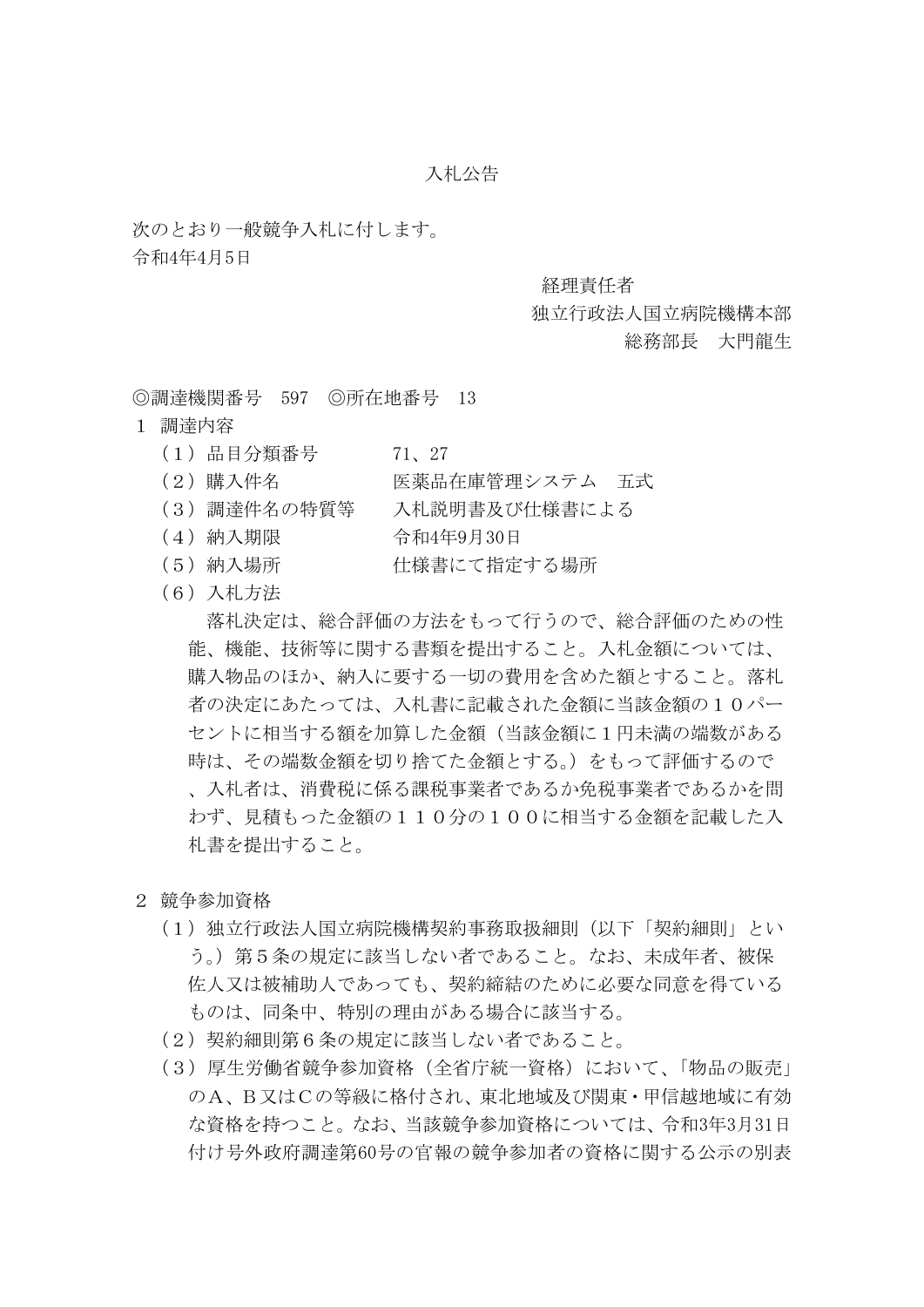に掲げる申請受付窓口において随時受け付けている。

- (4)業務の履行に十分な実施体制であること。
- (5)契約細則第4条の規定に基づき、経理責任者が定める資格を有する者 であること。
- 3 入札書及び提案書等の提出場所等
	- (1)入札書及び提案書等の提出場所、入札説明書の交付場所及び入札に関 する照会先
		- 〒152-8621 東京都目黒区東が丘2-5-21 独立行政法人国立病院機構本部 情報システム統括部 ITセキュリティ推進課 ITセキュリティ企画係 電話 03-5712-5130
			- E-mail 700-ITSecuritySuisin@mail.hosp.go.jp
	- (2)入札書及び提案書等の受領期限
		- 令和4年5月25日(水)17時00分
	- (3)開札の日時及び場所 令和4年6月1日(水)10時45分 独立行政法人国立病院機構本部1階 会議室12
- 4 その他
	- (1)契約手続において使用する言語及び通貨 日本語及び日本国通貨
	- (2)入札保証金及び契約保証金 免除
	- (3)入札者に要求される事項 この一般競争に参加を希望する者は、封印 した入札書及び提案書等を受領期限までに提出しなければならない。な お、入札者は、開札日の前日までの間において、経理責任者から当該書 類に関し説明を求められた場合は、それに応じなければならない。
	- (4)入札の無効 本公告に示した競争参加資格のない者の提出した入札書、 入札者に求められる義務を履行しなかった者の提出した入札書は無効と する。
	- (5)契約書作成の要否 要
	- (6)落札者の決定方法 本公告に示した物品を納入できると経理責任者が 判断した資料を添付して入札書を提出した入札者であって、契約細則第 21条の規定に基づいて作成された予定価格の制限の範囲内である入札金 額を提出した参加者の中から、入札説明書で定める総合評価の方法をも って落札者を決定する。
	- (7)詳細は入札説明書による。